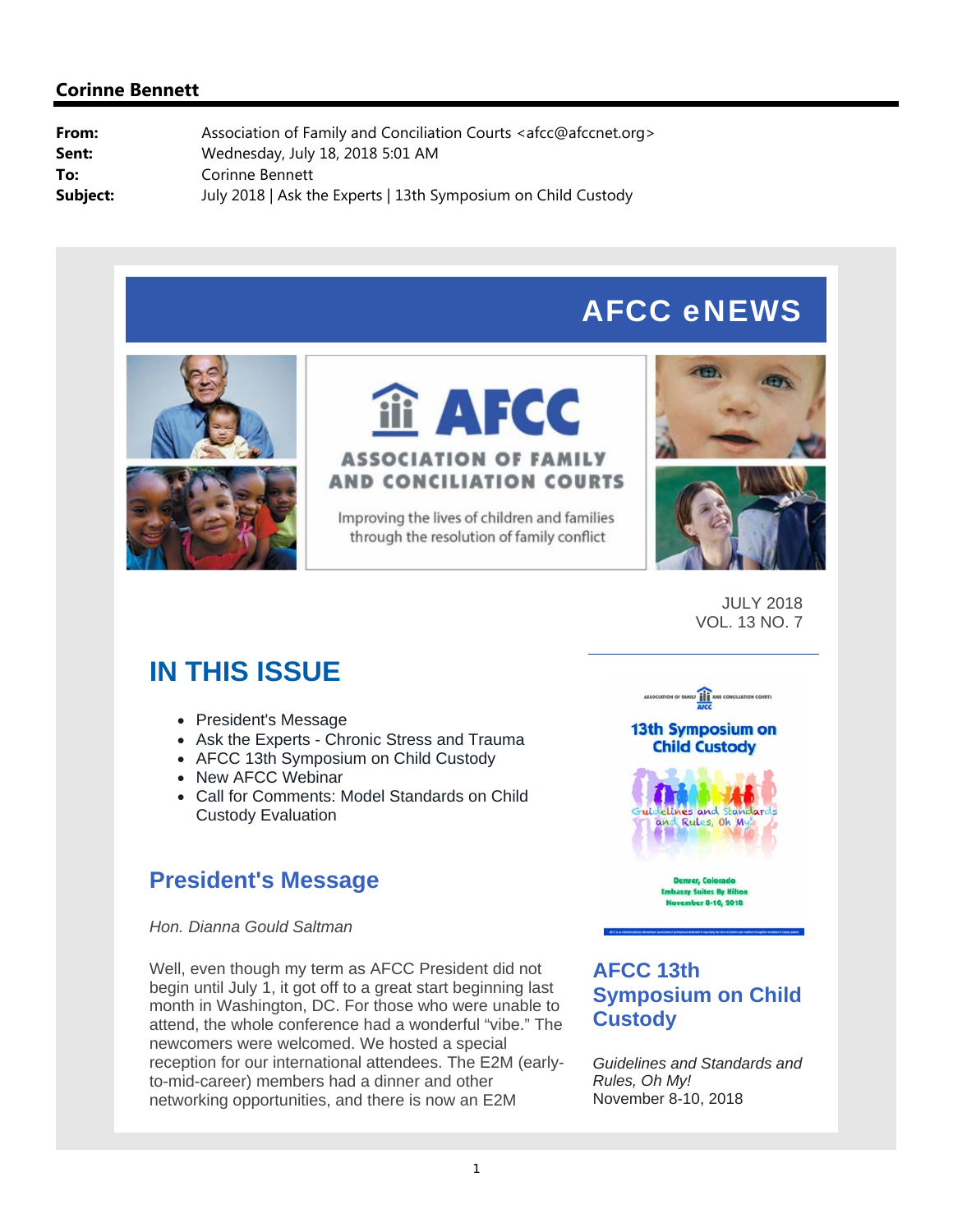committee so yet one more way to get involved and increase the dimensions of your professional network.

Read more

# *Ask the Experts*  **Chronic Stress and Trauma: How They Are Different**

*Rebecca Bailey PhD Elizabeth Bailey RN, AMFT*

The interchangeable use of the terms trauma and stress may adversely impact the meaning of both (Allen, 2001). Though the two are closely related, varying interpretations will affect subsequent treatment. Understandably, "experts" in the field have utilized both related terms, separately and together (e.g. "complex traumatic stress", "Post-traumatic stress). Unintentionally, generic use has created "blurring" of meaning, and the terms have become increasingly inter-changeable when, in fact, they have specific intent.

Read more

### **13th Symposium on Child Custody**

*Guidelines and Standards and Rules, Oh My!* November 8-10, 2018 Embassy Suites by Hilton Denver Downtown Hotel Denver, Colorado

### **Registration Now Open**

The symposium **program brochure is available online**  and registration is open. Join AFCC in the vibrant city of Denver as we explore critical issues for family court professionals. With over 40 sessions to from which to choose, psychologists, mental health professionals, lawyers, mediators, counselors, social workers, and any professional who works with separating and divorcing families will have the opportunity to hear from leaders on topics of parent-child contact problems, restorative justice, model standards of practice, and more!

Register today!

Embassy Suites by Hilton Denver Downtown Hotel Denver, Colorado

### **AFCC Chapter Conferences**

#### Minnesota Chapter Annual **Conference**

July 19, 2018 University of Minnesota: Continuing Education and Conference Center St. Paul, Minnesota

#### Australia Chapter Annual **Conference**

August 16-18, 2018 The Hilton Victoria Square Adelaide, SA, Australia

### Washington Chapter Annual

**Conference** September 22, 2018 Washington Athletic Club Seattle, Washington

#### Florida Chapter Annual **Conference**

September 26-28, 2018 The Florida Hotel and Conference Center Orlando, Florida

### Wisconsin Chapter Annual

**Conference** September 28, 2018 Crowne Plaza Madison, Wisconsin

### Indiana Chapter Annual

**Conference** September 28, 2018 The IndyBar Venue Indianapolis, Indiana

Illinois Chapter Annual **Conference** 

October 19, 2018 Chicago, Illinois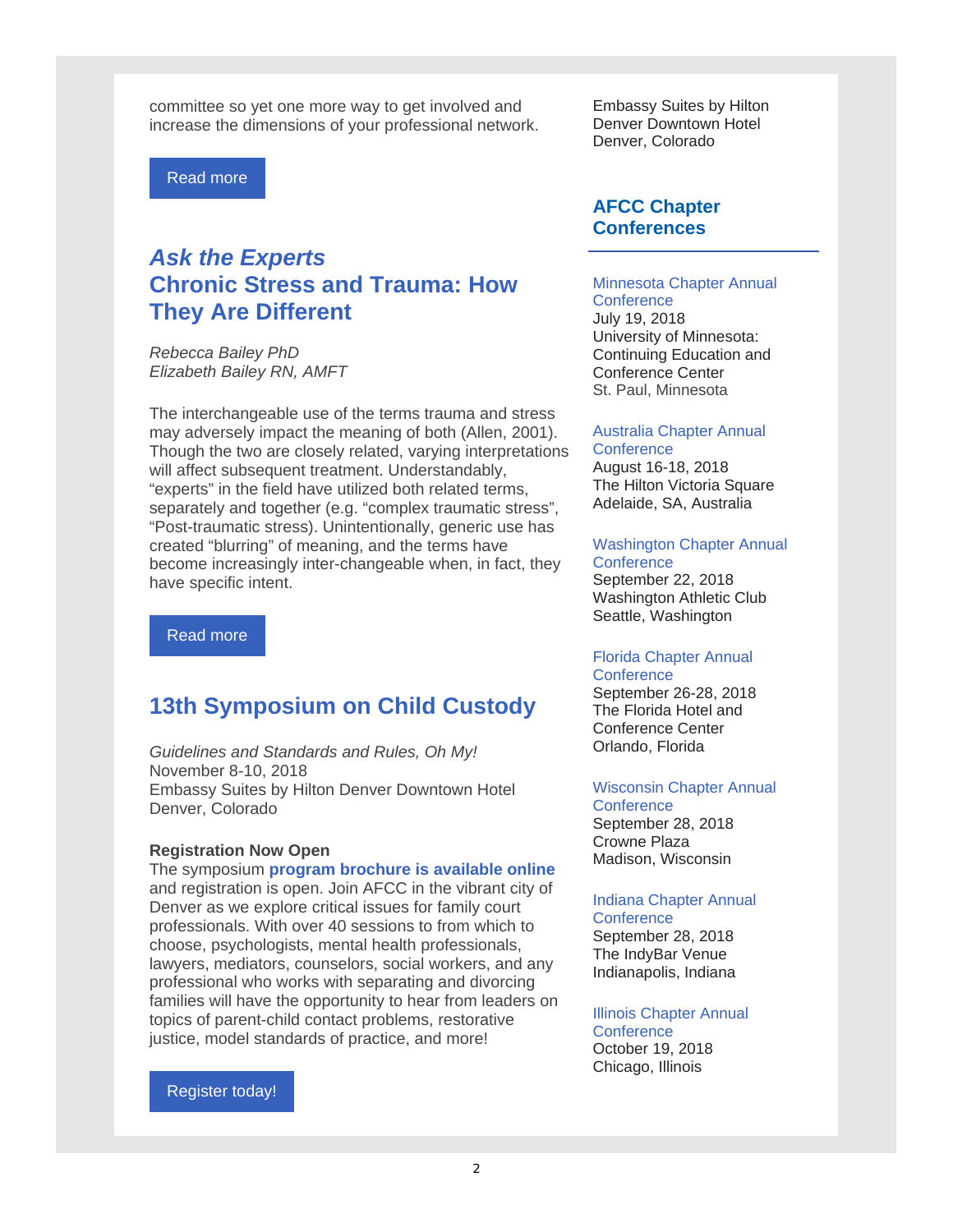### **Book Your Hotel Room**

The Embassy Suites by Hilton Denver Downtown Hotel is offering a special rate to AFCC attendees of \$179/night for single or double occupancy. On October 17, 2018, any unreserved rooms in the AFCC block will be released and the special rate will no longer be guaranteed. Rooms frequently sell out before the room block is released, so we encourage you to make your reservation early! Make your reservation by calling 1-800-445-8667 and request the AFCC special rate or **reserve online**.

### Ontario Chapter Annual

**Conference** October 19, 2018 The Toronto Reference Library toronto, Ontario

#### New York Chapter Annual

**Conference** November 18, 2018 University at Buffalo School of Law Buffalo, New York

#### **Apply for a Symposium Scholarship by September 7**

Scholarships assist recipients with the cost of symposium attendance. Scholarships include pre-symposium institute registration, symposium registration, welcome reception, Friday's luncheon, access to the hospitality suite, and a certificate of attendance. The deadline to apply is **September 7, 2018**. A limited number of scholarships are available. If you have any questions, please contact **Corinne Bennett**.

Apply today!

## **A Call for Comments on the Model Standards on Child Custody Evaluation**

AFCC is conducting a review of its **2006 Model Standards of Practice for Child Custody Evaluation** and is inviting comment from all AFCC members. If you would like to contribute, please complete this **online survey** and submit all comments by **September 15, 2018**. Thank you for your assistance.

### **In Memorium**

The Honourable Madam Justice Robyn Moglove Diamond passed on May 29, 2018 following a courageous battle with cancer. A graduate of the University of Manitoba's school of law, Robyn was passionate about family law and child protection. In the early part of her career, she served as family law counsel with the Manitoba Department of Justice, and later the first Director of the Department's Family Law Branch. During that time Robyn participated in the development of many legislative and program initiatives, including marital property legislation and Canada's first automated maintenance enforcement program. In 1989, at the age of 37, Robyn was appointed a Justice of the Family Division of the Court of Queen's Bench of Manitoba, where she served until her retirement last September. For well over a decade Robyn was one of Canada's two representatives on the International Hague Network of Judges dealing with issues relating to Hague Abduction Convention cases, and chaired the Canadian Network of Contact Judges. She played a leadership role in the development guidelines for, and the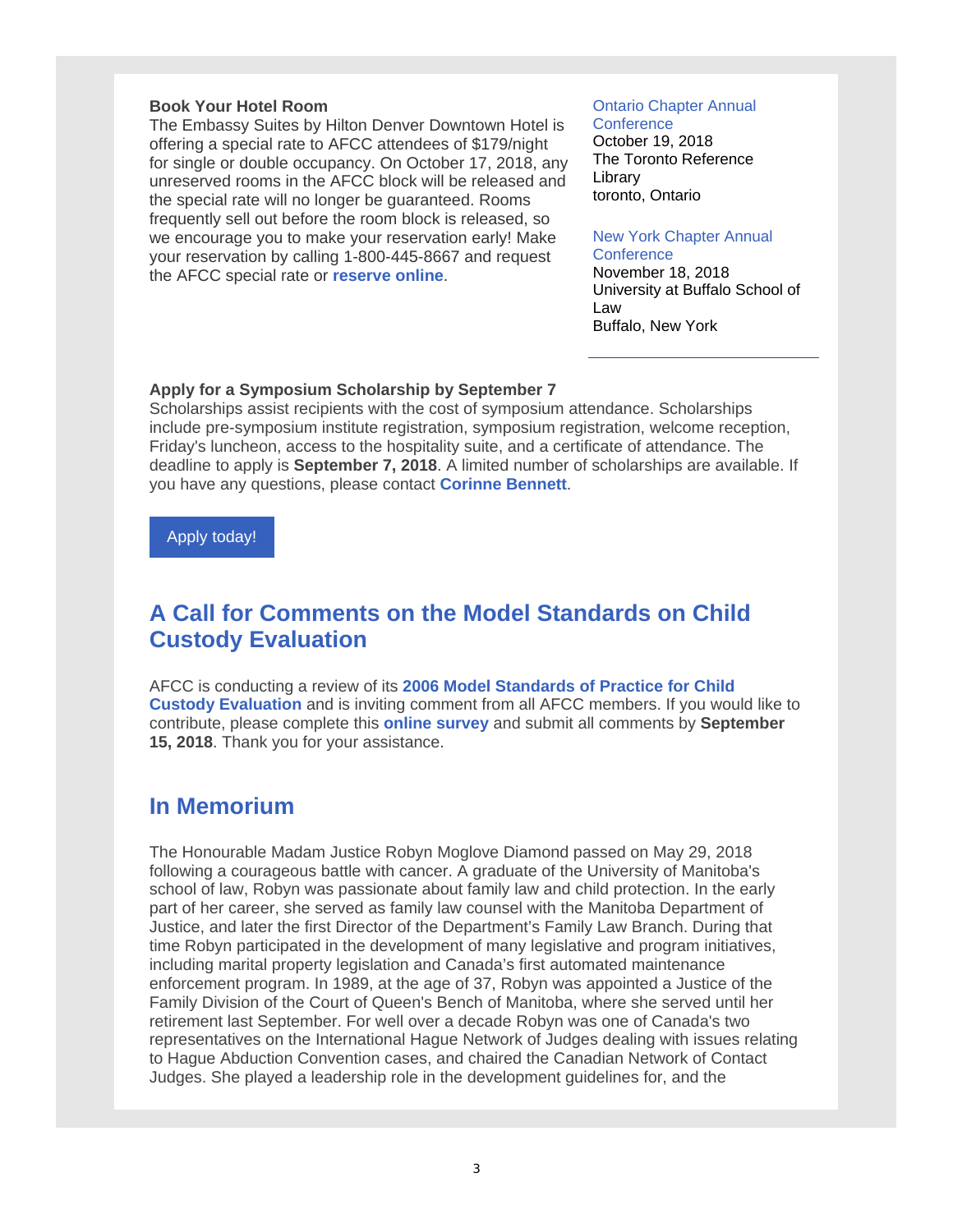promotion of, direct judicial communication in Canada and internationally. She will be missed by those she touched personally and professionally.

# **Stone Soup Dispute Resolution Knowledge Project**

The University of Missouri Law School started the **Stone Soup Dispute Resolution Knowledge Project** in 2017 to promote collaboration by faculty, students, scholars, practitioners, educational institutions, and professional associations to produce, disseminate, and use valuable qualitative data about actual dispute resolution practice.

Read more



## **AFCC Webinar Corner**

**International Child Abduction Mediation** Melissa Kucinski, MA, JD August 22, 2018, 1:00-2:00pm Eastern time USA

**Registration opens** on July 25

If you missed this month's webinar, Working with Clients with Personality Disorders, **AFCC members may access the recording for free, along with all other previous webinars** through the **Member Center** of the AFCC website. Not a member? Click here to join today!

# **Submit a Proposal to Present at the AFCC 56th Annual Conference in Toronto, Canada**

*The Future of Family Justice: International Innovations* May 29-June 1, 2019 Westin Harbour Castle Toronto, Ontario, Canada

AFCC is accepting proposals for 90-minute workshops through October 4, 2018. Numerous innovative processes have emerged to meet the needs of rapidly changing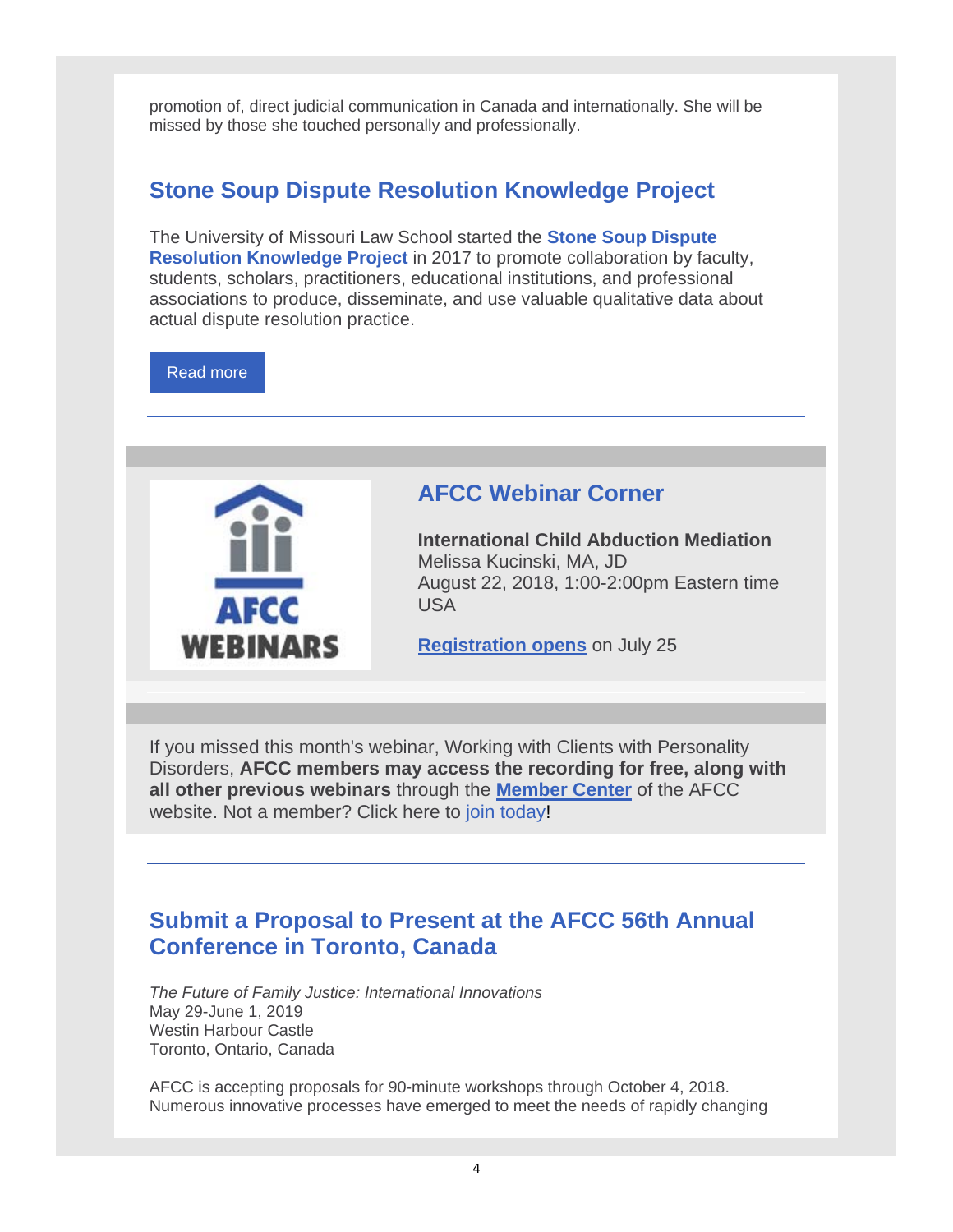families and diversity in household arrangements. This conference will convene the best of our global partners to share pioneering efforts taking place world-wide. To view the call for proposals, **click here**.

Submit a proposal

### **Member News**

AFCC member **Daniel J. Hynan, PhD, ABAP**, has written **Parenting Plans: Meeting the Challenges with Facts and Analysis**, published by the American Bar Association. It is primarily written for legal professionals, though it is also very informative for evaluators, mediators, parenting coordinators, and mental health professionals. It provides balanced coverage of scientific evidence and professional knowledge about controversial areas, including parental alienation, high conflict families, mental health problems, and child maltreatment.

**Linda Fieldstone, MEd, Judge Michelle Morley, Sue Bronson, LCSW** recently presented on eldercaring coordination at the United Nations in honor of World Elder Abuse Awareness Day. **Click here** to read a summary of their presentation.

Former Arizona AFCC President, **Michael Aaron**, was just elected as the President of the Pima County Bar Association. Congratulations Michael!

**Andrea Clark**, a family court mediator for almost 37 years with the St. Louis County Government, is retiring! Andrea was a founding member of the Missouri Chapter of AFCC in 2000, and President of the Missouri Chapter in 2005. She served as Chapter Council Liason in 2007, and was a Missouri Chapter Board member from 2009-2015. Andrea received the Ellen Cowell Leadership Award in 2015 from the Missouri Chapter. She plans to continue performing on the flute and piccolo with several local musical ensembles. Congratulations Andrea!

### **AFCC eNEWS**

The AFCC eNEWS is the monthly e-newsletter of the Association of Family and Conciliation Courts. The eNEWS provides up-to-date information for professionals including practice tips, case law and research updates, international news and the latest initiatives in family law and conflict resolution. The AFCC eNEWS is free and you do not need to be a member of AFCC to subscribe. **Subscribe here**. AFCC members are free to share eNEWS content.

**EDITOR:** Leslye Hunter

**ASSOCIATE EDITOR:** Corinne Bennett